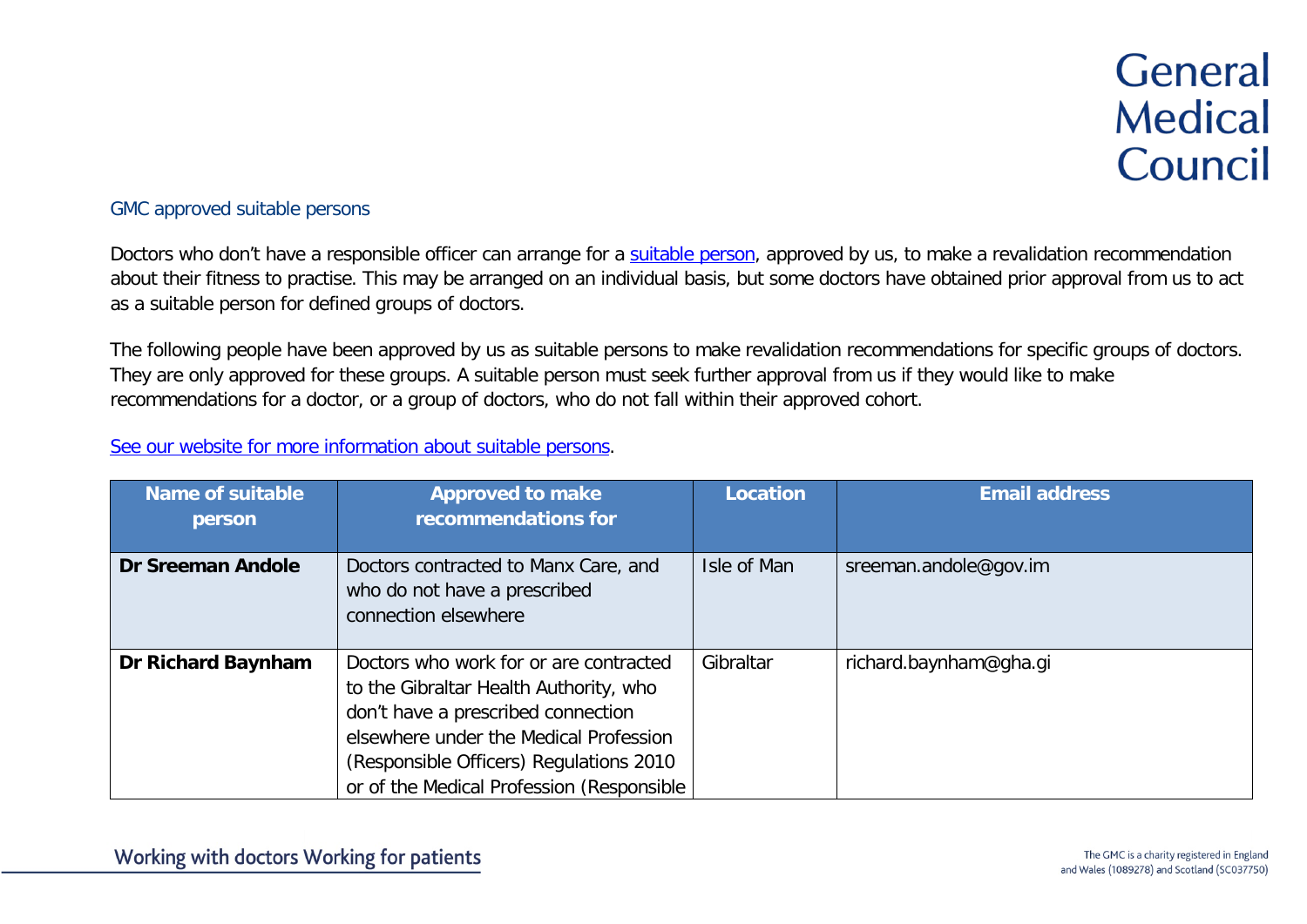|                                   | Officers) Regulations (Northern Ireland)<br>2010.                                                                                                                                                                                                              |           |                                |
|-----------------------------------|----------------------------------------------------------------------------------------------------------------------------------------------------------------------------------------------------------------------------------------------------------------|-----------|--------------------------------|
| <b>Dr John Burgess</b>            | Doctors who undertake work for the<br>Ministry of Defence who don't have a<br>prescribed connection elsewhere under<br>the Medical Profession (Responsible<br>Officer) regulations 2010.                                                                       | <b>UK</b> | john.burgess376@mod.gov.uk     |
| Dr Nigel Callaghan                | Doctors with a licence to practise who do<br>not have a prescribed connection<br>elsewhere and are Fellows, Members,<br>Licentiates, Affiliates or Associate<br>members of the Faculty of Forensic and<br>Legal Medicine at the Royal College of<br>Physicians | <b>UK</b> | nigel.callaghan@nhs.net        |
| <b>Dr Susanne Caesar</b>          | Members or fellows of the Royal College<br>of General Practitioners and who only<br>provide work on behalf of the College<br>and do not have a prescribed connection<br>elsewhere                                                                              | <b>UK</b> | susi.caesar@nhs.net            |
| <b>Dr Joseph Andrew</b><br>Cooney | Doctors who are currently undergoing or<br>have undertaken level 7 aesthetics<br>training at Harley Academy, who<br>maintain their relationship with the<br>Academy through an annual appraisal                                                                | <b>UK</b> | revalidation@harleyacademy.com |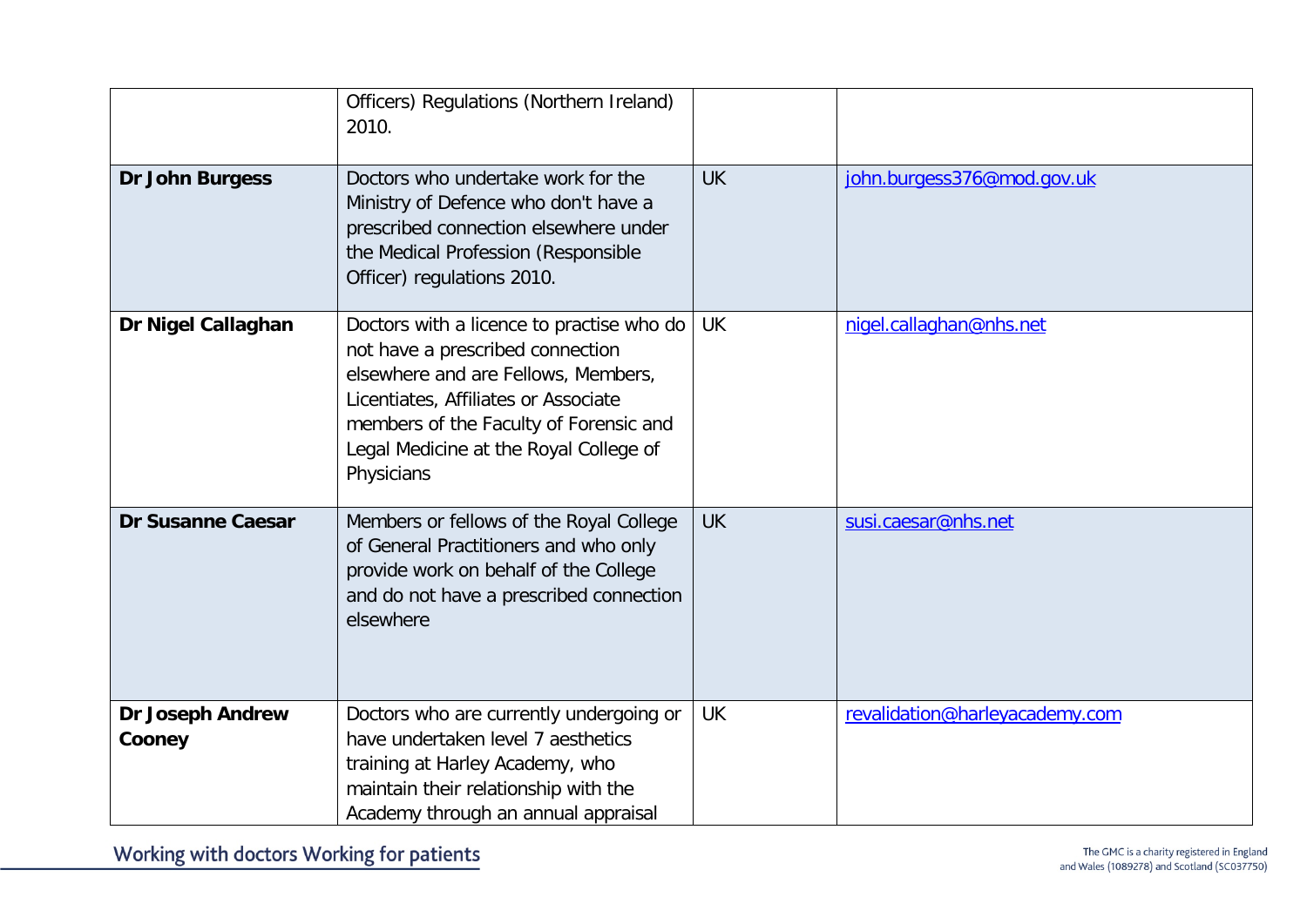|                          | and the 48 month mentoring programme<br>and who do not have a connection<br>elsewhere under the Responsible Officer<br>Regulations. They must also practice<br>solely in aesthetic medicine.                                                          |           |                                  |
|--------------------------|-------------------------------------------------------------------------------------------------------------------------------------------------------------------------------------------------------------------------------------------------------|-----------|----------------------------------|
| Dr Philip Dobson         | Doctors who work in aesthetic medicine<br>and do not have a prescribed connection<br>to any other body.                                                                                                                                               | <b>UK</b> | ro@myresponsibleofficer.org.uk   |
| <b>Dr Michelle Drage</b> | Doctors with a licence to practise, who<br>are employed or contracted by<br>Londonwide Local Medical Committees<br>(LMCs) to provide a service, who don't<br>have a prescribed connection elsewhere.                                                  | <b>UK</b> | michelle.drage@lmc.org.uk        |
| Dr Jacqueline Hayden     | Doctors who undertake work for MPTS<br>only and do not have a prescribed<br>connection elsewhere under the<br>Responsible Officer Regulations 2010                                                                                                    | <b>UK</b> | Jacky.hayden@btinternet.com      |
|                          |                                                                                                                                                                                                                                                       |           |                                  |
| <b>Dr Robert Goodall</b> | Doctors that contract with but are not<br>employed by Capita Healthcare, Healix<br>International Ltd, Premier Medical, and<br>Working on Wellbeing Ltd and therefore<br>don't have a prescribed connection to<br>these designated bodies or elsewhere | <b>UK</b> | bob.goodall@premiermedical.co.uk |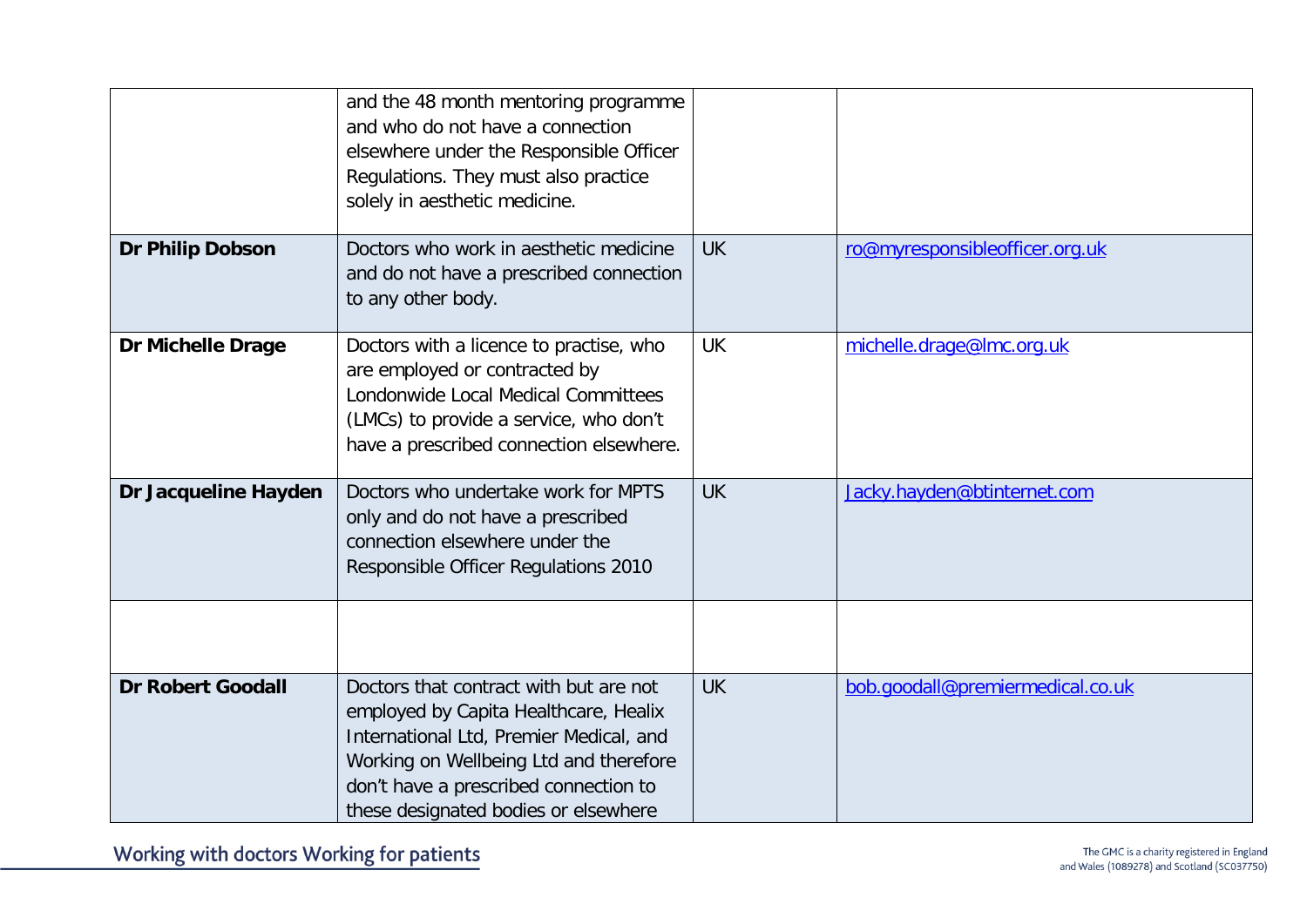|                        | under the Medical Profession<br>(Responsible Officers) Regulations 2010<br>or of the Medical Profession (Responsible<br>Officers) Regulations (Northern Ireland)<br>2010.                                                            |           |                                |
|------------------------|--------------------------------------------------------------------------------------------------------------------------------------------------------------------------------------------------------------------------------------|-----------|--------------------------------|
| Dr Angela Graham       | Doctors who do not have a prescribed<br>connection elsewhere and who, on a<br>sub-contract basis, carry out services for<br>Health and Disability Assessments<br>(Maximus UK.)                                                       | <b>UK</b> | gmccommunications@chdauk.co.uk |
|                        | Doctors who are Occupational Physicians<br>who are not employed by Health<br>Management Ltd. (HML), but are<br>contracted to provide medical services to<br>HML on a sessional basis, and who do<br>not have a connection elsewhere. |           |                                |
| <b>Dr Robert Kehoe</b> | Doctors involved in medico-legal practice<br>for The Grange Consulting Rooms and<br>do not have a prescribed connection to<br>any other body.                                                                                        | <b>UK</b> | drkehoe@kehoemedical.co.uk     |
| <b>Mr Peter Lees</b>   | Named Chief Medical Officers who do<br>not have a prescribed connection<br>elsewhere.                                                                                                                                                | <b>UK</b> | peter.lees@fmlm.ac.uk          |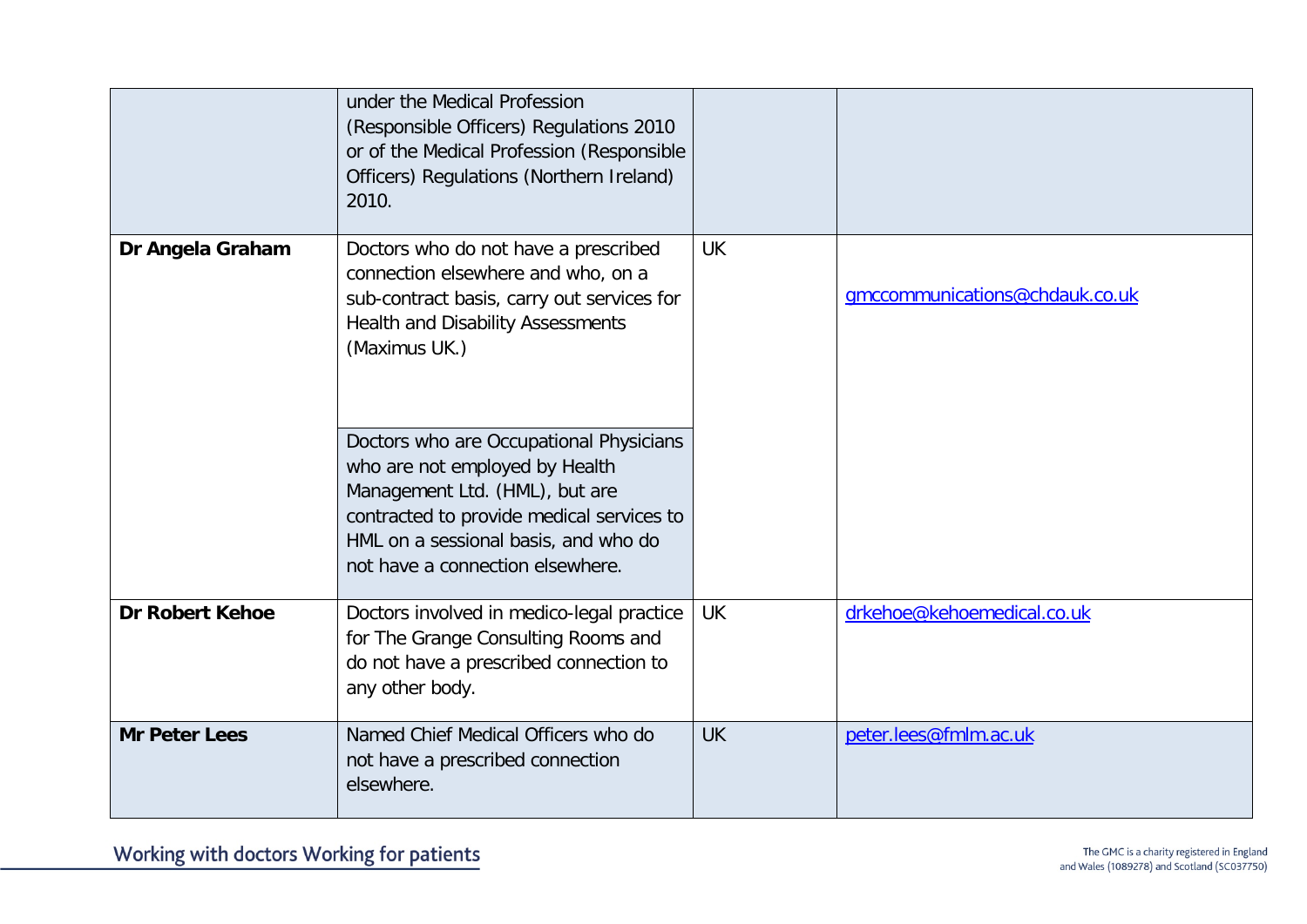| <b>Dr Jane Mamelok</b>    | Doctors on the non-trainee register who<br>work as independent educators for<br>Health Education England only, and who<br>do not have a prescribed connection<br>elsewhere.                   | <b>UK</b>                                                                                     | jane.mamelok@hee.nhs.uk                 |
|---------------------------|-----------------------------------------------------------------------------------------------------------------------------------------------------------------------------------------------|-----------------------------------------------------------------------------------------------|-----------------------------------------|
| <b>Mr Simon Mellor</b>    | Doctors who provide medical services for<br>the Specialist Medical Clinic in Gibraltar<br>Doctors who provide medical services for<br>the College Clinic in Gibraltar                         | Gibraltar                                                                                     | sqmellor@doctors.org.uk                 |
| <b>Dr David Pugh</b>      | Doctors with a licence to practise who<br>do not have a prescribed connection<br>elsewhere and who are members or<br>fellows of the Faculty of Sports and<br>Exercise Medicine (FSEM).        | <b>UK</b>                                                                                     | david999pugh@btinternet.com             |
| Dr Peter Rabey            | Doctors with a licence to practise who do<br>not have a prescribed connection<br>elsewhere and who practise in Guernsey,<br>Alderney and Sark which fall within the<br>Bailiwick of Guernsey. | Guernsey,<br>Alderney and<br>Sark which fall<br>within the<br><b>Bailiwick of</b><br>Guernsey | peter.rabey@gov.gq                      |
| <b>Dr Joan Rutherford</b> | Doctors who are Consultant Psychiatrists<br>who currently work for the First Tier<br>Tribunal (Health Education and Social<br>Care Chamber) in mental health, and do                          | England                                                                                       | TribunalJudge.Rutherford@eJudiciary.net |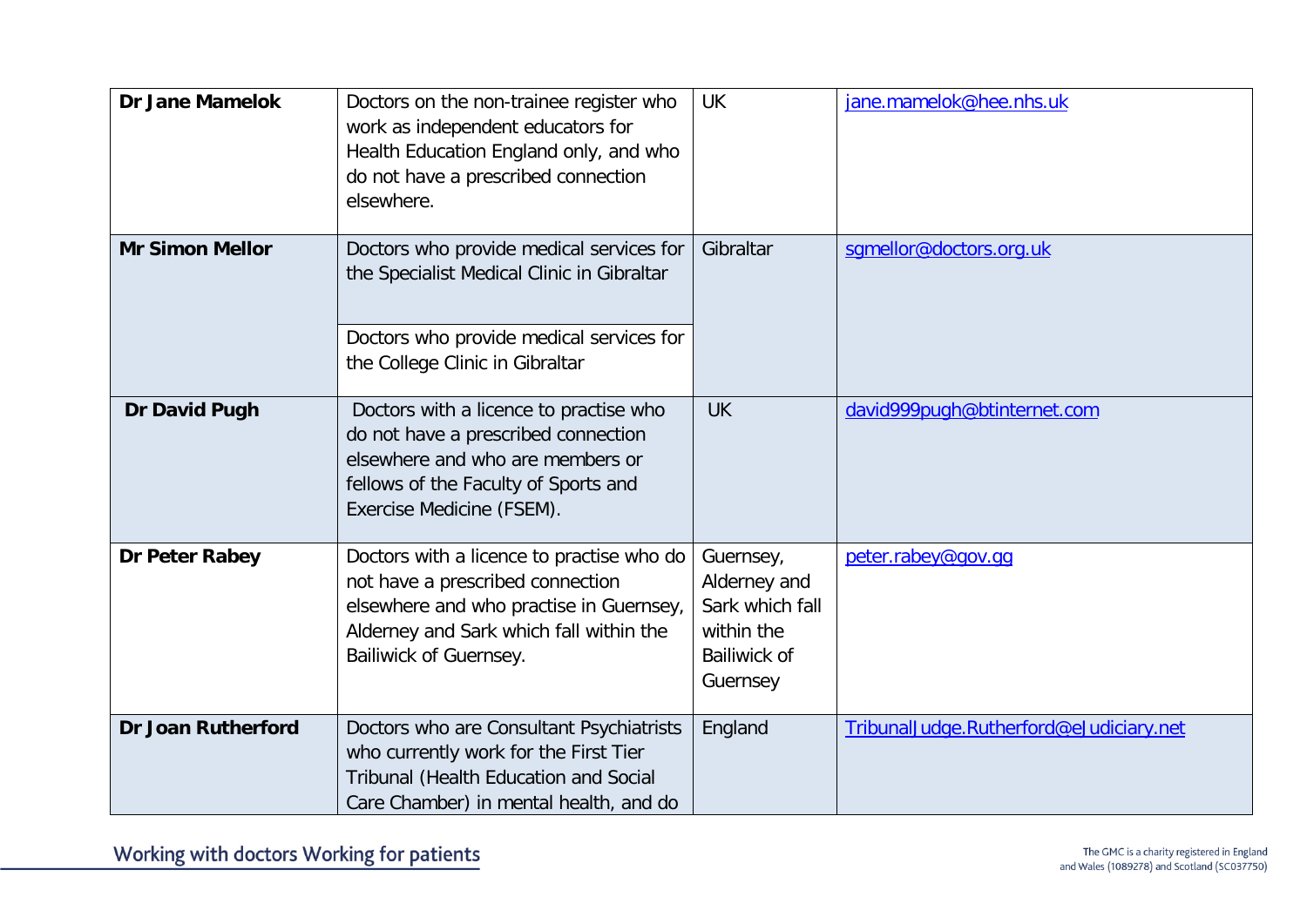|                                             | not have a prescribed connection to<br>another body.                                                                                                                                                                                                                                                                                                                                                                                                             |                     |  |
|---------------------------------------------|------------------------------------------------------------------------------------------------------------------------------------------------------------------------------------------------------------------------------------------------------------------------------------------------------------------------------------------------------------------------------------------------------------------------------------------------------------------|---------------------|--|
| <b>Professor Guy Nathan</b><br><b>Rutty</b> | Doctors who practice only as<br>Pathologists in England and Wales, and<br>participate in the Pathology Delivery<br>Board Revalidation Scheme. These<br>doctors are not employed by the<br>Department of Justice and do not hold a<br>prescribed connection elsewhere under<br>the Medical Profession (Responsible<br>Officers) Regulations 2010 or of the<br>Medical Profession (Responsible Officers)<br>Regulations (Northern Ireland) 2010<br>('the cohort'). | England &<br>Wales  |  |
|                                             | Doctors who practice only as<br>Pathologists in Northern Ireland, and<br>participate in the Pathology Delivery<br><b>Board Revalidation Scheme. These</b><br>doctors are not employed by the<br>Department of Justice and do not hold a<br>prescribed connection elsewhere under<br>the Medical Profession (Responsible<br>Officers) Regulations 2010 or of the<br>Medical Profession (Responsible Officers)                                                     | Northern<br>Ireland |  |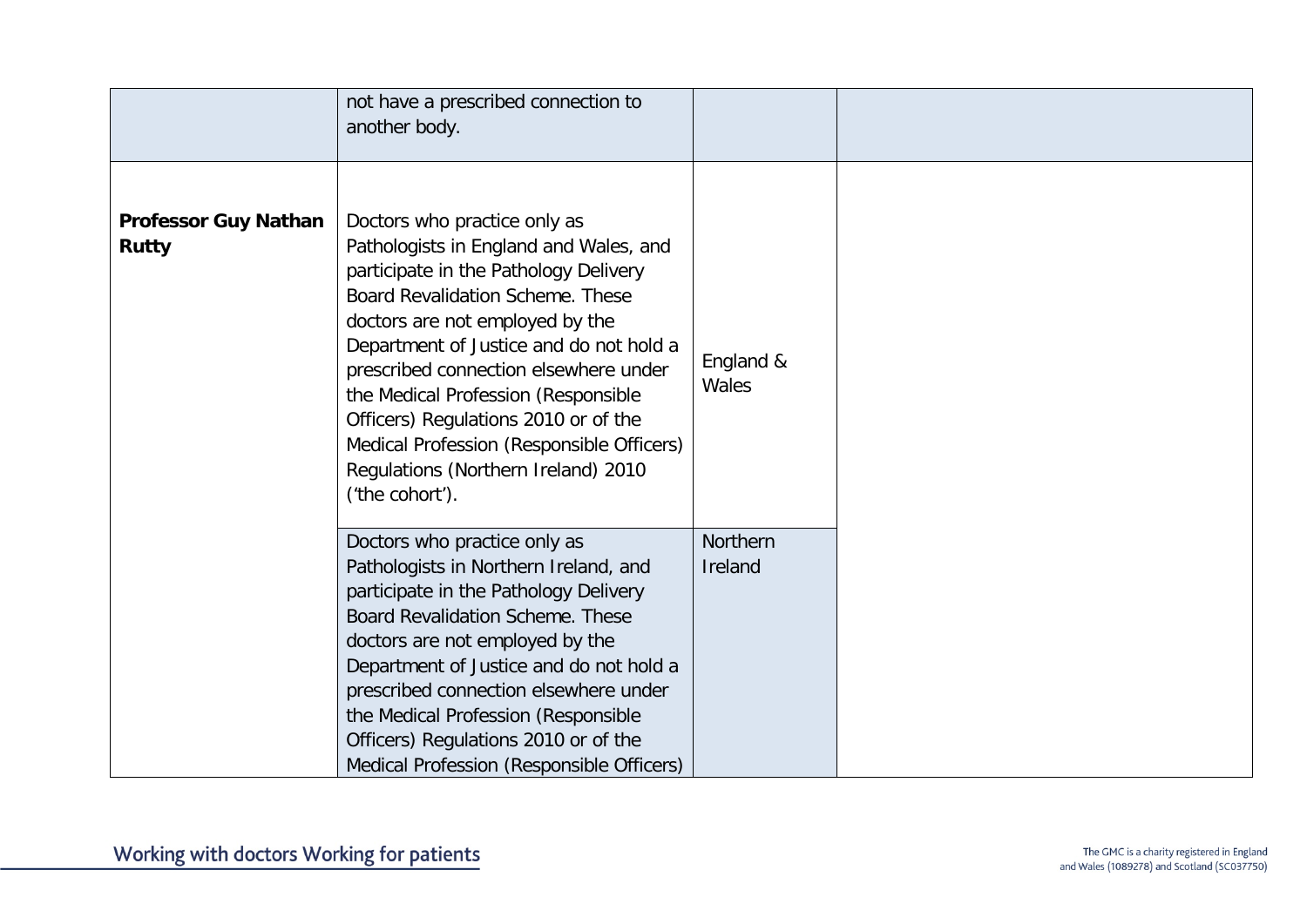|                           | Regulations (Northern Ireland) 2010<br>('the cohort').                                                                                                                                                                                                                                                                                                                           |           |                                  |
|---------------------------|----------------------------------------------------------------------------------------------------------------------------------------------------------------------------------------------------------------------------------------------------------------------------------------------------------------------------------------------------------------------------------|-----------|----------------------------------|
|                           | Doctors with a licence to practise who do<br>not have a prescribed connection<br>elsewhere and who, on a self-employed<br>basis, carry out incapacity assessment<br>services to NISSA, which is part of Atos<br>Healthcare.                                                                                                                                                      |           |                                  |
| <b>Dr John McInerney</b>  | Doctors with a licence to practise<br>contracted to States of Jersey Health &<br>Community Service who are not on the<br>GP Jersey performers list and don't have<br>a prescribed connection elsewhere under<br>the Medical Profession (Responsible<br>Officers) Regulations 2010 or of the<br>Medical Profession (Responsible Officers)<br>Regulations (Northern Ireland) 2010. | Jersey    | j.mcinerney@health.gov.je        |
| <b>Dr Adrian Noon</b>     | Doctors with a licence to practise who<br>are GPs on the Jersey Performer's List<br>who don't have a prescribed connection<br>elsewhere                                                                                                                                                                                                                                          | Jersey    | a.noon@health.gov.je             |
| <b>Dr Mushkoor Sheikh</b> | Doctors with a licence to practise, who<br>are members of the Association of<br>Aviation Medical Examiners and who                                                                                                                                                                                                                                                               | <b>UK</b> | info@adwickaviationmedical.co.uk |